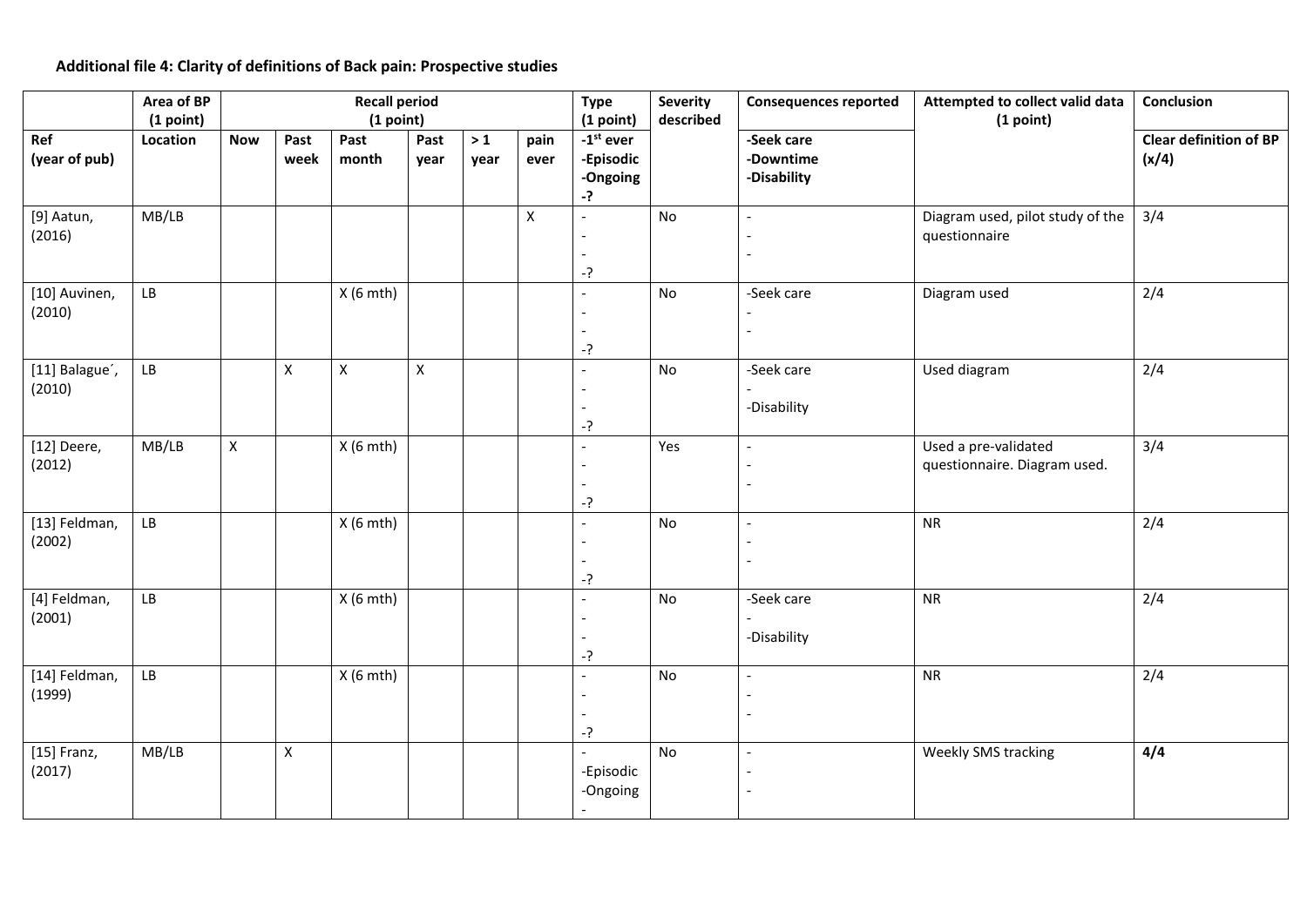|                          | Area of BP<br>(1 point) |            |              | <b>Recall period</b><br>(1 point) |                    |              |              | <b>Type</b><br>(1 point)<br>$-1st$ ever<br>-Episodic<br>-Ongoing<br>$-?$ | <b>Severity</b><br>described | <b>Consequences reported</b>           | Attempted to collect valid data<br>(1 point)       | Conclusion                             |
|--------------------------|-------------------------|------------|--------------|-----------------------------------|--------------------|--------------|--------------|--------------------------------------------------------------------------|------------------------------|----------------------------------------|----------------------------------------------------|----------------------------------------|
| Ref<br>(year of pub)     | Location                | <b>Now</b> | Past<br>week | Past<br>month                     | Past<br>year       | $>1$<br>year | pain<br>ever |                                                                          |                              | -Seek care<br>-Downtime<br>-Disability |                                                    | <b>Clear definition of BP</b><br>(x/4) |
| $[16]$ Franz,<br>(2016)  | MB/LB                   |            | $\mathsf{X}$ |                                   |                    |              |              | -Episodic<br>-Ongoing                                                    | No                           |                                        | Weekly SMS tracking                                | 4/4                                    |
| $[17]$ Gill,<br>(2014)   | MB/LB                   |            |              | $\mathsf{X}$                      |                    |              |              | -?                                                                       | No                           |                                        | <b>NR</b>                                          | 2/4                                    |
| [18] Hebert,<br>(2019)   | MB/LB                   |            | $\mathsf{X}$ |                                   |                    |              |              | -Episodic<br>-Ongoing                                                    | No                           |                                        | <b>SMS</b> tracking                                | 4/4                                    |
| [19] Hestbaek,<br>(2006) | LBP                     |            |              |                                   | X                  |              |              | $\blacksquare$<br>-Episodic<br>-Ongoing                                  | No                           |                                        | Used pre-validated<br>questionnaire. Diagram used. | 4/4                                    |
| [20] Hestbaek,<br>(2006) | LBP                     |            |              |                                   | $\pmb{\mathsf{X}}$ |              |              | $\overline{\phantom{0}}$<br>-Episodic<br>-Ongoing                        | No                           |                                        | Used pre-validated<br>questionnaire. Diagram used. | 4/4                                    |
| [21] Hestbaek,<br>(2006) | LBP                     |            |              |                                   | $\mathsf X$        |              |              | -Episodic<br>-Ongoing                                                    | No                           |                                        | Used pre-validated<br>questionnaire. Diagram used. | 4/4                                    |
| [22] Janssens,<br>(2011) | $\overline{?}$          |            |              | $X(3$ mth)                        |                    |              |              | -?                                                                       | No                           |                                        | <b>NR</b>                                          | 1/4                                    |
| [23] Jones,<br>(2009)    | LB                      |            |              | $\mathsf X$                       |                    |              |              | -?                                                                       | No                           |                                        | Diagram used                                       | 2/4                                    |
| [24] Jones,<br>(2003)    | LB                      |            |              | $\mathsf{X}$                      |                    |              |              | $\sim$<br>$-?$                                                           | No                           | $\overline{a}$                         | Diagram used                                       | 2/4                                    |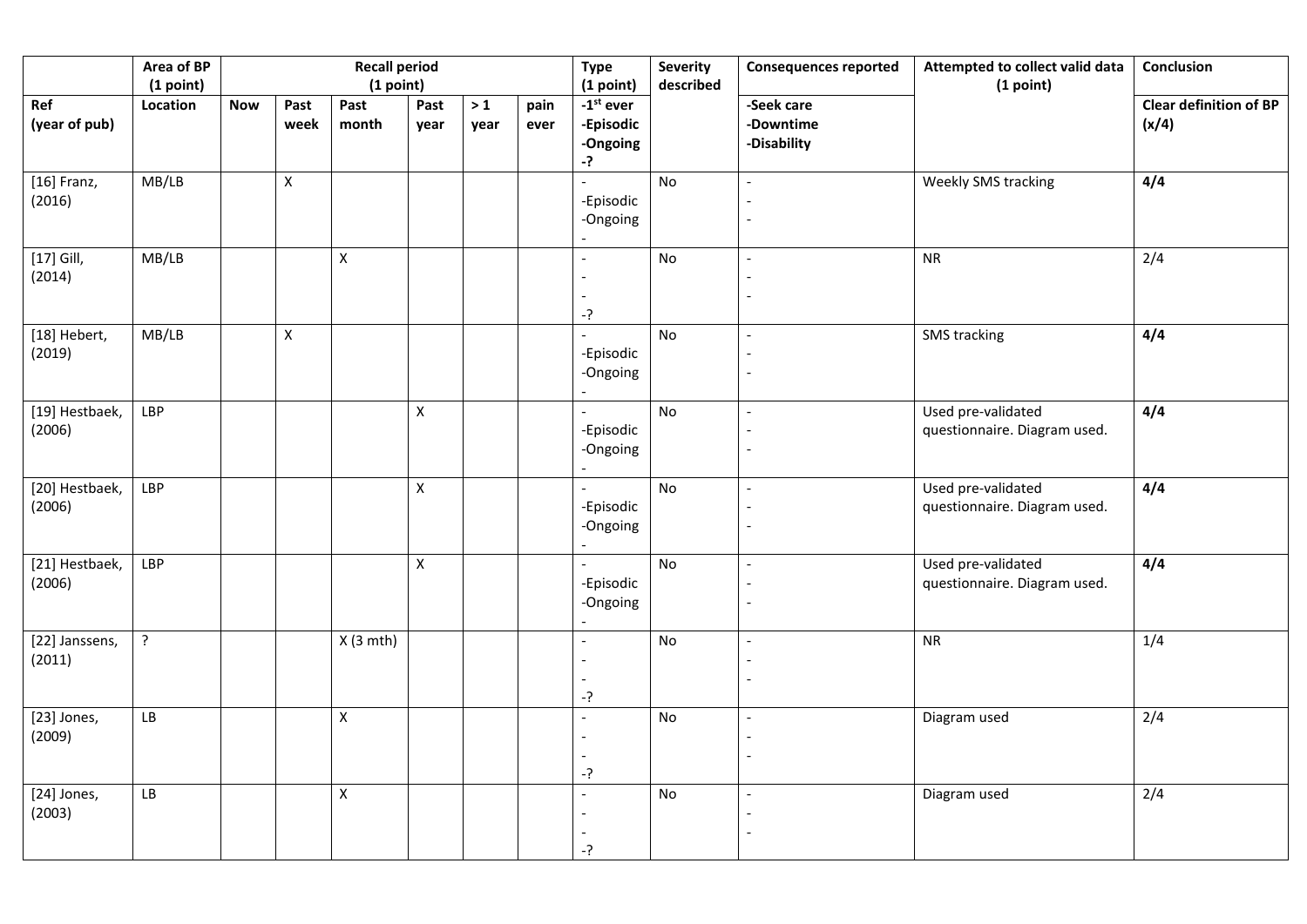|                                  | Area of BP<br>(1 point) |                    |              | <b>Recall period</b><br>(1 point) |                    |              |                    | <b>Type</b><br>(1 point)<br>$-1st$ ever<br>-Episodic<br>-Ongoing<br>-? | <b>Severity</b><br>described | <b>Consequences reported</b>           | Attempted to collect valid data<br>(1 point) | <b>Conclusion</b><br><b>Clear definition of BP</b><br>(x/4) |
|----------------------------------|-------------------------|--------------------|--------------|-----------------------------------|--------------------|--------------|--------------------|------------------------------------------------------------------------|------------------------------|----------------------------------------|----------------------------------------------|-------------------------------------------------------------|
| Ref<br>(year of pub)             | Location                | <b>Now</b>         | Past<br>week | Past<br>month                     | Past<br>year       | $>1$<br>year | pain<br>ever       |                                                                        |                              | -Seek care<br>-Downtime<br>-Disability |                                              |                                                             |
| $[25]$<br>Kanchanomai,<br>(2015) | LB                      |                    |              | X(3mth)                           |                    |              |                    | $-?$                                                                   | No                           |                                        | Diagram used                                 | 2/4                                                         |
| [26] Kroner-<br>Herwig<br>(2017) | $\overline{?}$          |                    |              | $X(6$ mth)                        |                    |              |                    | -?                                                                     | No                           |                                        | <b>NR</b>                                    | 1/4                                                         |
| [27] Mattila,<br>(2008)          | ${\sf LB}$              |                    |              |                                   | $\mathsf{X}$       |              |                    | $-?$                                                                   | No                           | -Seek care                             | Used ICD-10 diagnosis codes                  | 2/4                                                         |
| $[28]$<br>Mikkonen,<br>(2016)    | LB                      |                    |              | $X(6$ mth)                        |                    |              |                    | $-?$                                                                   | $\mathsf{No}$                | -Seek care                             | <b>NR</b>                                    | 2/4                                                         |
| $[29]$<br>Mikkonen,<br>(2013)    | LB                      |                    |              | $X(6$ mth)                        |                    |              |                    | -?                                                                     | $\mathsf{No}$                | -Seek care                             | Diagram used                                 | 2/4                                                         |
| $[30]$<br>Mikkonen,<br>(2008)    | LB                      |                    |              | $X(6$ mth)                        |                    |              |                    | -?                                                                     | $\mathsf{No}$                | -Seek care                             | Diagram used                                 | 2/4                                                         |
| [31] Nissinen,<br>(1994)         | ${\sf LB}$              | $\pmb{\mathsf{X}}$ | $\mathsf X$  | $\pmb{\mathsf{X}}$                | $\mathsf X$        |              | X                  | -?                                                                     | $\mathsf{No}$                | -Seek care                             | Diagram used                                 | 2/4                                                         |
| [32] Sano,<br>(2015)             | ${\sf LB}$              | $\mathsf X$        |              |                                   |                    |              | $\pmb{\mathsf{X}}$ | -?                                                                     | $\mathsf{No}$                |                                        | Diagram used                                 | 2/4                                                         |
| [33] Sjolie,<br>(2004)           | LB                      |                    |              |                                   | $\pmb{\mathsf{X}}$ |              | $\mathsf X$        | -?                                                                     | No                           | -Seek care<br>-Disability              | Diagram used                                 | 2/4                                                         |